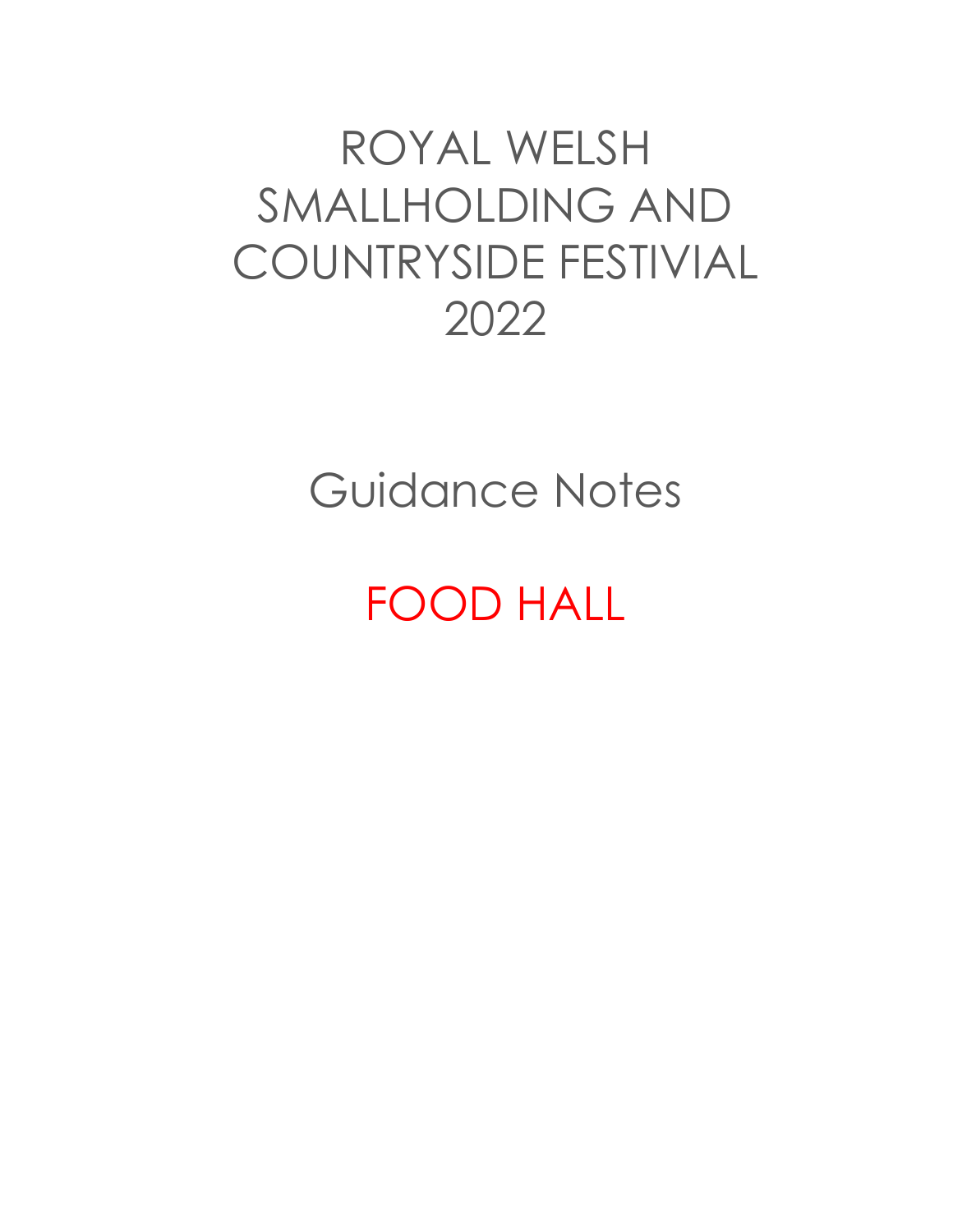# **Contents**

- **1. Recruitment Process**
- **2. Selection Criteria**
- **3. Documentation to be held on stand**
- **4. Access and Vehicle Parking**
- **5. Alcohol and Licensing**
- **6. Security**
- **7. Waste Disposal**
- **8. Cleaning**
- **9. Health and Safety**
- **10. Emergency Procedure**
- **11. Selling and Preparing Food**
- **12. Data Protection**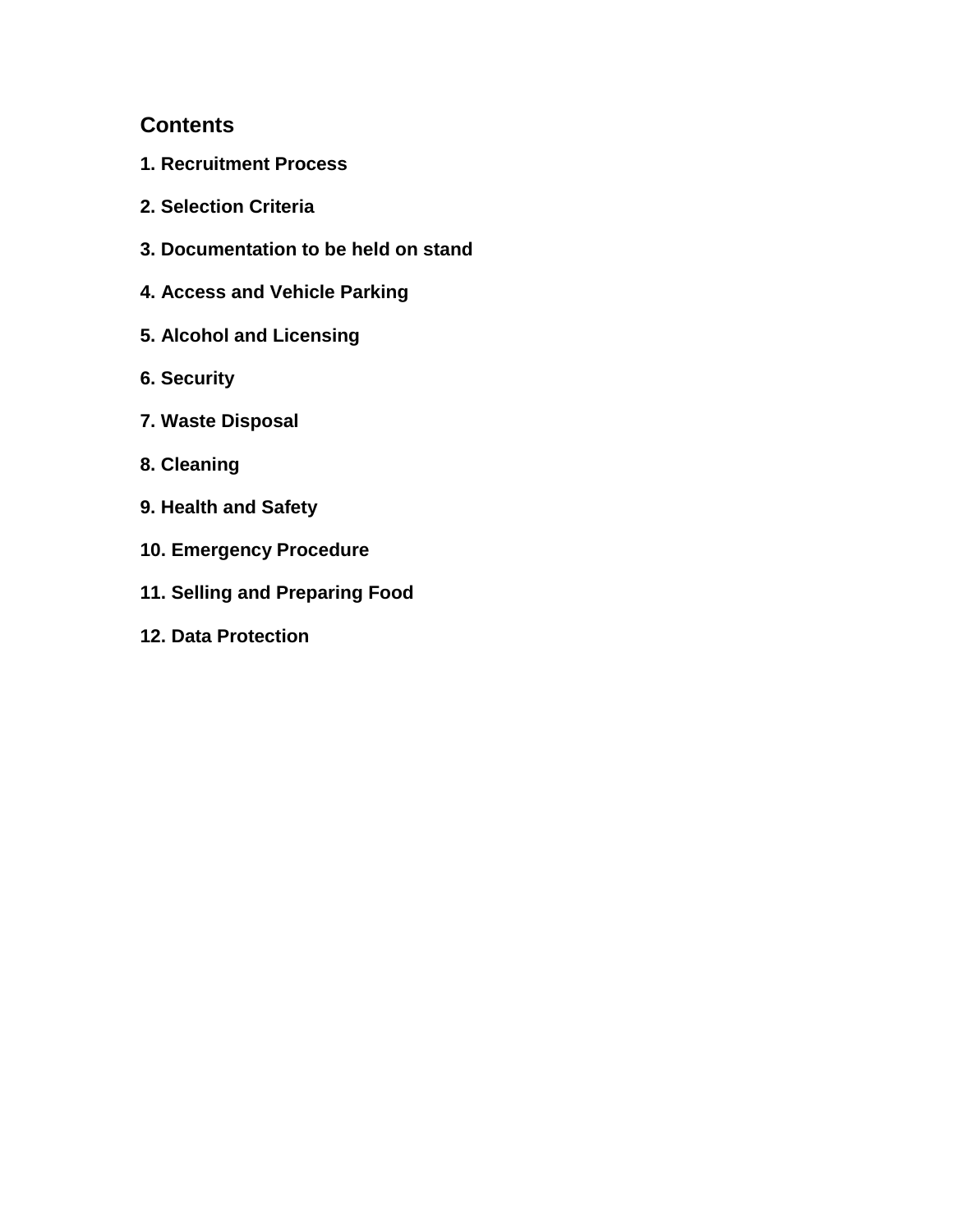**The Food and Drink Quarter in 2022 will consist of two distinct and separate areas for retail outlets and catering outlets. Retail outlets will be in the Food Hall and catering outlets in the Street Food Area. The requirements for each are somewhat different and are reflected in the information provided in separate notes. This note deals specifically with exhibiting in the Food Hall.**

**Exhibitors are informed that all other relevant information regarding attendance at the Smallholding and Countryside Festival is contained in the Smallholding and Countryside 2022 Regulations and they should ensure that they are familiar with all the requirements therein.**

**The link to the Regulations is** [2022-Festival-Tradestand-Rules-and-](https://rwas.wales/app/uploads/2021/12/2022-Festival-Tradestand-Rules-and-Regulations.pdf)[Regulations.pdf \(rwas.wales\)](https://rwas.wales/app/uploads/2021/12/2022-Festival-Tradestand-Rules-and-Regulations.pdf)

#### **1. Recruitment Process**

Only one application per company is permitted in the Food Hall. Multiple applications on behalf of a single company, trading under various names, will not normally be allowed. Stands will be allocated to product categories to ensure a fair and even representation of all product sectors.

The categories represented will be:

- Meat and Meat products
- Cheese and dairy products
- Drink
- Organic products
- Confectionery and baked products
- Specialty foods including Street Food

The Organisers reserve the right, without prejudice, to disregard inappropriate applications that are considered to be outside the guidelines laid out herein.

# **2. Selection Criteria**

Priority will be given to food businesses/companies where:

- food/drink is produced, processed or manufactured in Wales and the Border Counties.
- there is limited duplication of the same food/drink provision. In other words we will limit the number of similar products to be exhibited.
- They have shown good compliance with RWAS food hygiene inspections.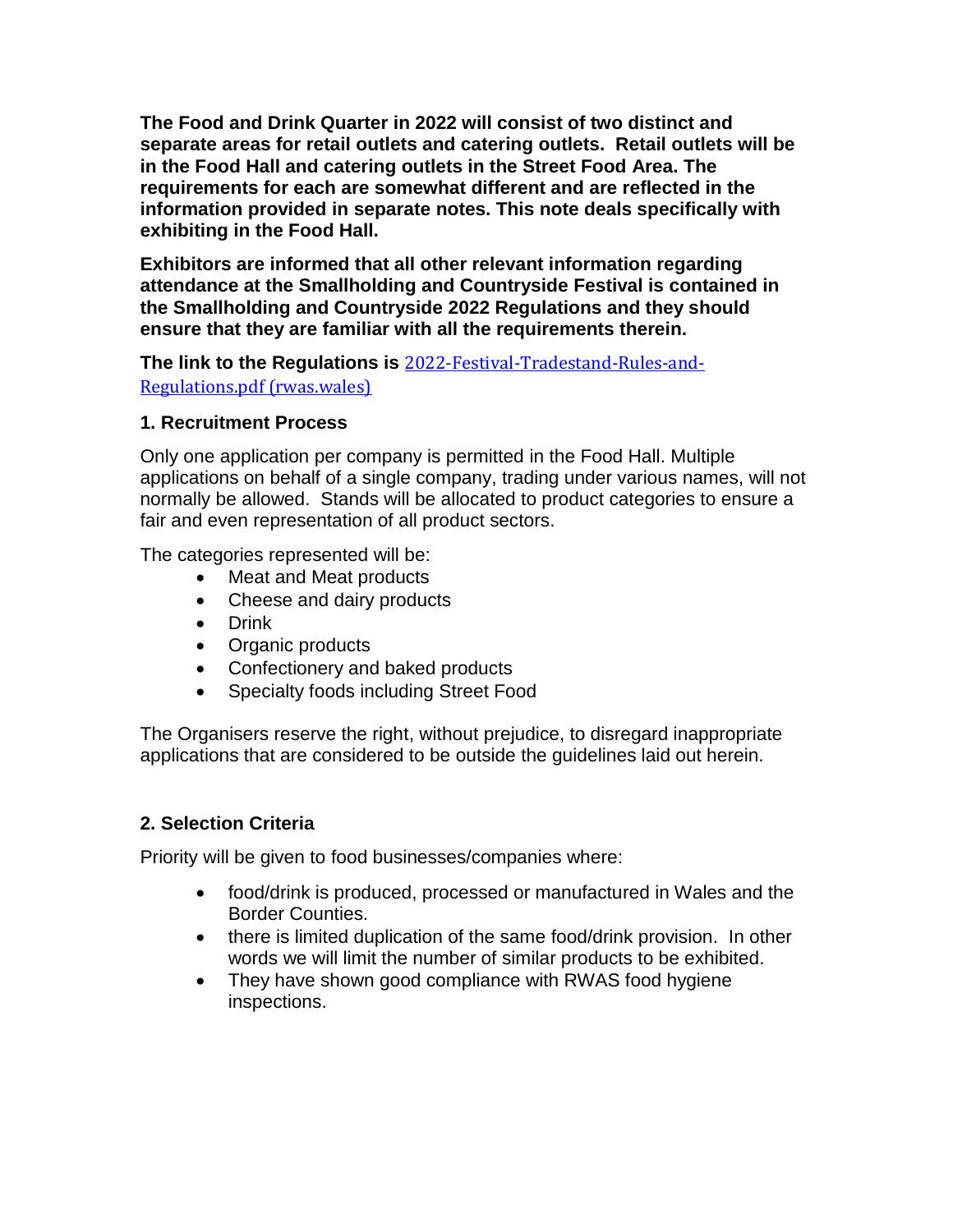#### **3. Documentation to be held on stand**

Food stall holders must keep the following documents available to view at all times when on the Showground. Evidence:

- Of their specific food safety controls at the Showground e.g. an up to date Safer Food Better Business pack or other HACCP system. In particular, it must state their controls for guarding against E.coli and for managing water hygiene (sanitizing containers, pipework, hose pipes and fill points)
- Of up to date hygiene training for those being employed during the event.
- To show that they have complied any recent inspection reports either from a local authority or from an Officer representing the Society
- Significant finding from their Showground specific risk assessments, making sure documentary evidence is kept on the unit/stall showing the control measures. This must include portable (electrical) appliance testing (PAT) records and up to date Public and or Employer's liability certification. Please see the Government's risk assessment example for further information – <http://www.hse.gov.uk/risk/casestudies/pdf/foodprep.pdf>

• COVID Risk assessment which covers how you propose to manage issues including social distancing and the wearing of face coverings if required by regulations.

#### **Please note that the public must be clearly able to see your:**

- **Hygiene Rating sticker (which must be relevant to the food activity on the stall e.g. retailing, catering, market stall, etc.)**
- **Sign to prompt the customer to ask about any allergenic ingredients in your products.**

Please ensure that you and all your staff have the relevant personal passes whilst on the Showground.

#### **4. Access and Vehicle Parking**

During build-up to the Festival your access will be through the **Livestock Gate** at the north of the showground.

Please ensure that you use your Pre Festival vehicle pass for this period and display it clearly on the windscreen of your vehicle. You also need to ensure that you have your Pre Festival personal pass with you at all times during this period.

Access times for setting up your stand are:

#### **Friday 20 May 2022 09.00 am – 7.00 pm**

Please ensure your set-up is completed during this period.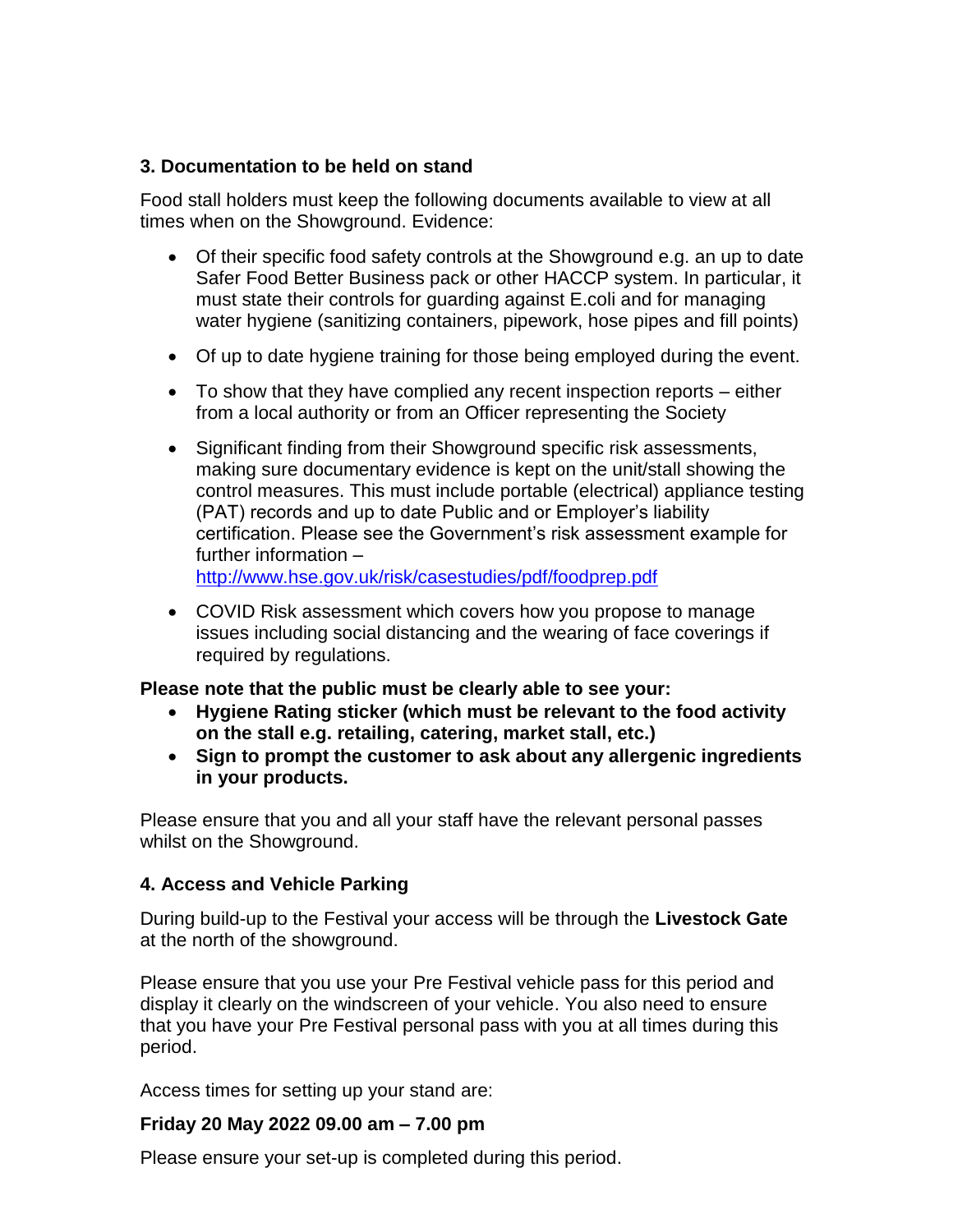Please refer to the site plans for your access route to the Food Hall. You should note that we will be operating a one way system for deliveries and your cooperation in ensuring that this works effectively would be greatly appreciated.

The delivery point for your goods for the retail outlets is at the rear of the Food Hall where there is a service bay 4.8m wide. Please show consideration for others when using the delivery point. You will not be allowed to access the Hall for set-up through any of the other doors. On no account should vehicles enter the Food Hall.

On Saturday 21 and Sunday 22 May you will be able to enter the showground in the morning with your vehicle to stock/re-stock your stand but you will need to remove your vehicle from the showground once you have completed your delivery. All vehicles must be removed from site prior to 08.00am. This rule will be strictly enforced and for security reasons any vehicle left on site after 08.00am will be towed away.

Please ensure that you use your **Trade Servicing pass** for this period and display it clearly on the windscreen of your vehicle. You will be required to pay a deposit of £20.00 each day at the gate – It is vital you request your refund at the time when leaving the showground otherwise it will be forfeited.

#### **Please Note:**

There is a ban on the movement of vehicles on the showground between the hours of 8:00am and 7:00pm on Saturday 21<sup>st</sup> and Sunday 22<sup>nd</sup> May from 8am until 6pm.

The Food Hall is open to the public between 9:00am and 6:00pm on Saturday 21 and between 9.00am and 5.00pm on Sunday 22 May.

#### **5. Alcohol and Licensing**

All exhibitors in the Food Hall are reminded that the selling of alcohol for consumption on site or in retail form is only permitted under the following conditions:

- You may only sell alcohol with the prior permission of the organisers if you have not informed us in advance that you will be selling alcohol you will not be allowed to do so during the Festival.
- All sales of alcohol must be made by, or under the authority of a Personal Licence Holder.
- Your Personal Licence Holder must have submitted a current licence to the organisers prior to the Festival. We are required to keep these licences on file for the duration of the event and you must display a copy of the license at your stall. If we have not received a copy of your licence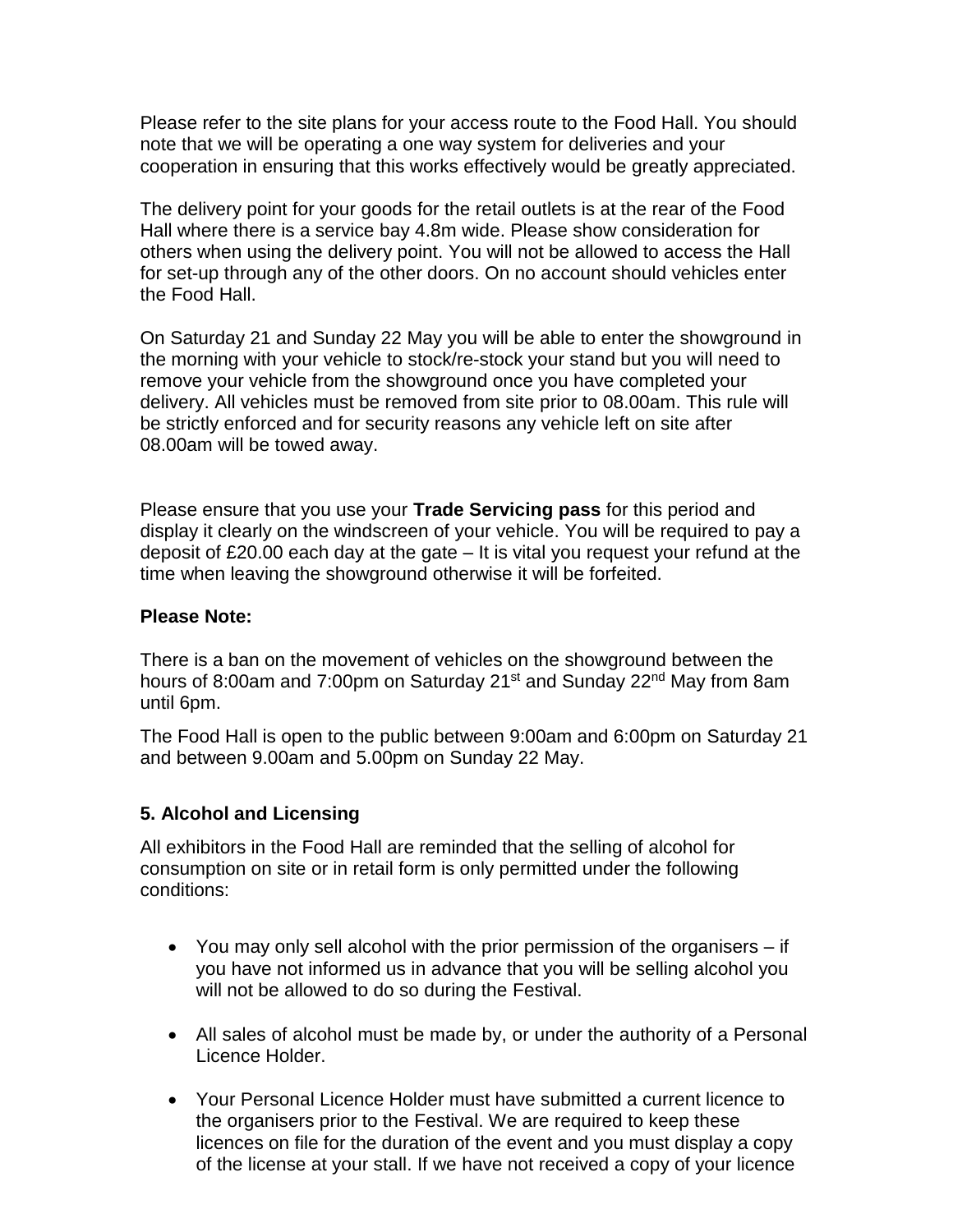you will not be allowed to sell alcohol during the Festival.

- Sections 146 and 147 of the Proof of Age Policy, Licensing Act 2003 create offences relating to the sale of alcohol to a person under the age of 18. The Royal Welsh Agricultural Society Ltd (RWAS) is resolved to take all possible steps to ensure compliance with the law on this subject.
- To this end all persons involved in the sale of alcohol on the licensed area of the Showground (Zone C) must adhere to the following RWAS policy:
	- $\triangleright$  If a customer who looks under the age of 25 attempts to purchase alcohol, proof of age must be requested from the purchaser. The only acceptable forms of proof of age are a passport, driving licence or PASS approved proof of age card.
	- ➢ If satisfactory proof of age cannot be produced then the sale **must be refused.**
	- $\triangleright$  All staff involved in the sale of alcohol must be appropriately trained, with their training documented and regularly reviewed by their manager or employer.
	- $\triangleright$  If you are giving away samples of alcoholic drink it is imperative that you monitor those picking up samples from your stand. If you are found to be providing samples to underage persons you will be stopped from giving away samples for the remainder of the show.

# **6. Security**

For your convenience, dedicated security is provided in the Food Hall in addition to the showground security patrols.

There are storage rooms available for the sole use of exhibitors but any stock left in these rooms is left at the exhibitor's own risk. Whilst every effort will be made to maximise security in this area no responsibility will be taken by the Royal Welsh Agricultural Society for any goods left in the storeroom.

Please ensure that your stand is manned throughout the open period of the Show. If you have to leave your stand unattended at any time due to unforeseen circumstances please contact a steward who will try to make arrangements to oversee your empty stand for short periods only.

Stock can be left on your stand overnight at your own risk. The Food Hall is a secure building which will be locked at night. The building will be covered by 24 hour security. Notwithstanding this, the Royal Welsh Agricultural Society cannot be held responsible for the loss or theft of stock from your stand

As an added security measure, there is a locker room located off the Food Hall service corridor. This is available for the use of exhibitors only. You will be able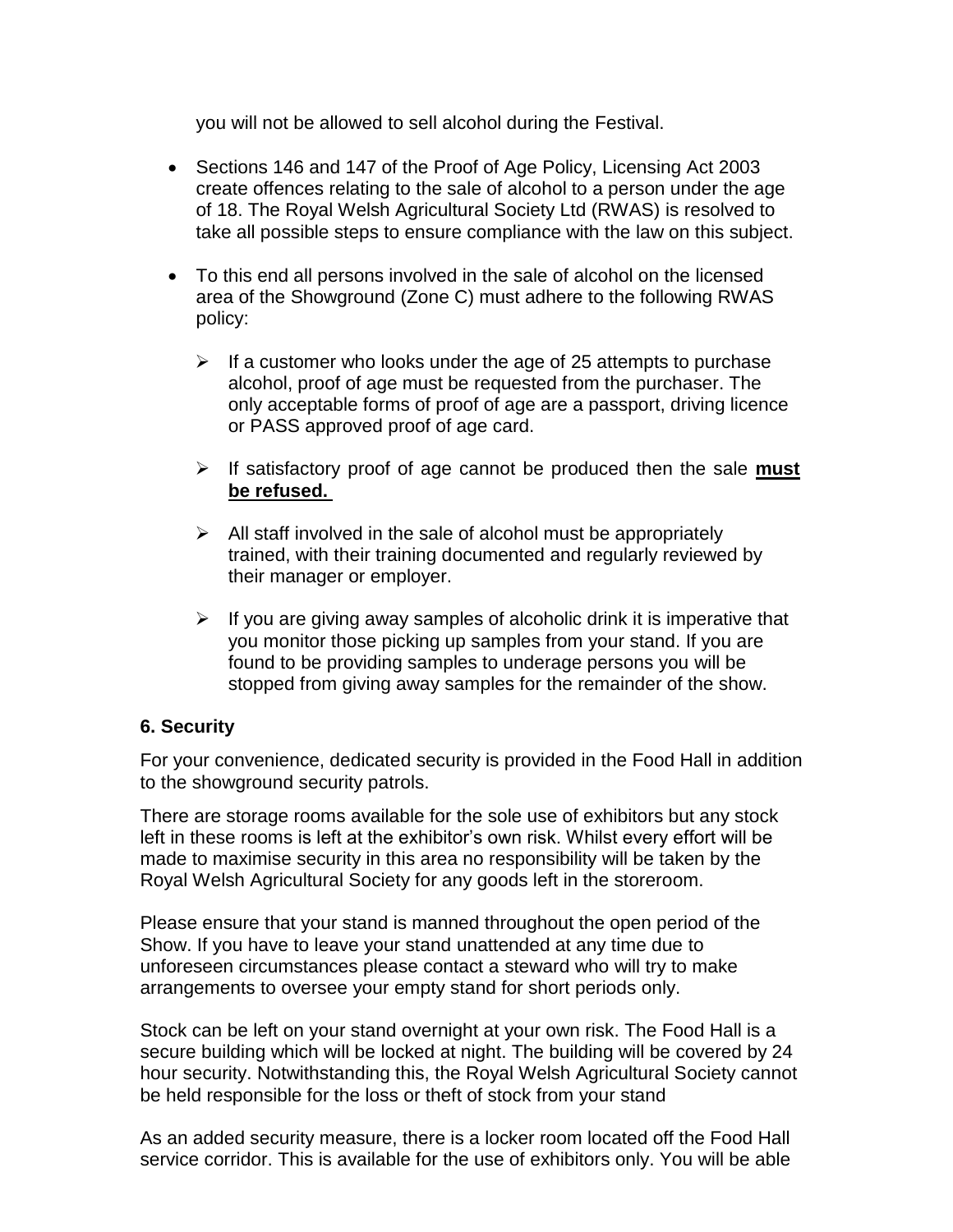to leave clothing / shoes / handbags etc in a locker rather than keeping anything of value on your stand. You will need an old £1 coin to activate the lock.

If you have any worries about security during the Show or if you want to report any thefts / losses please contact a steward, or a representative of the Royal Welsh Agricultural Society whose office is located below the Food Hall.

### **7. Waste Disposal**

- Bins will be strategically positioned in the Food Hall for the disposal of litter – these will be emptied throughout the day.
- Exhibitors are responsible for their own waste disposal. If you are using cardboard boxes please ensure that any empties are flattened and removed to the nearest collection point outside the Food Hall.
- Do not allow any cardboard boxes or waste material to accumulate on your stand. This would contravene Fire Regulations.
- In order to help the Environment we suggest that you try to minimise potential waste with careful planning :
	- $\triangleright$  Reduce all surplus packaging on your products.
	- $\triangleright$  Try to re-use or recycle all packaging.
	- ➢ Reduce the use of plastic bags wherever possible.
- Please note the Society does not condone the usage of single-use plastic and this should be avoided at all costs.
- Please ensure that you do not leave any food waste behind at the end of the Show. Sinks etc should be cleaned when you have finished using them.

# **8. Cleaning**

The Food Hall will be cleaned each evening during the show period but exhibitors are responsible for cleaning within the confines of their own stand.

# **9. Health and Safety**

- When accessing the site please drive slowly and carefully, paying full attention to the movements of others around you. The Showground can be congested during build-up and breakdown times so please show courtesy and consideration to others using the access routes.
- No children are allowed within the Food Hall during the build-up and breakdown periods of the Show and access to the general public is strictly limited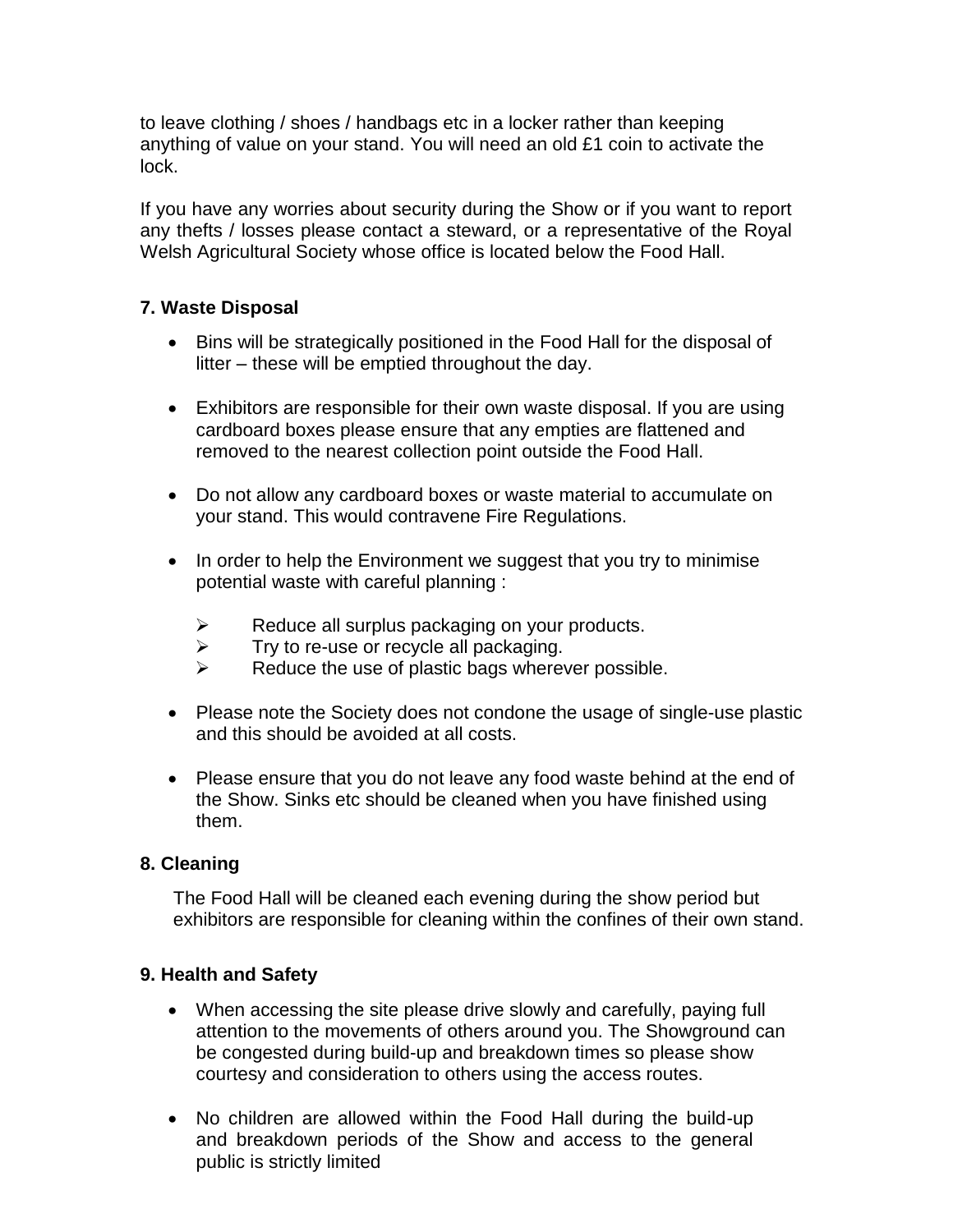- All electrical appliances must have a current, correct and legal Portable Appliance Test certificate. Any appliance not currently certified or failing a test or visual inspection will be removed from use. Please also make sure that any electrical equipment that you hire in (e.g. chillers / fridges) has the necessary certification.
- All hot equipment (hotplates / warming plates / reheating equipment etc) must be located so that it cannot come into contact with members of the public.
- Exhibitors are responsible for their own safe working environment. Please ensure that you and your staff are fully conversant with the Health & Safety at Work Act 1974 and with the Management of Health & Safety at Work Regulations 1999.
- The proprietor of a food business shall identify any step in the activities of that business which are critical to ensuring food safety and implement and monitor effective control measures accordingly – individual businesses are responsible for checking how the regulations apply to them.
- Exhibitors with equipment which has cabling of any length must inform us prior to the event so that, if necessary, cabling duct can be provided to ensure that a slip/trip hazard does not occur, either to staff or to members of the public.
- Any accidents or incidents must be reported immediately to a steward or to a representative of the Royal Welsh Agricultural Society whose main office is located on the show site below the Food Hall.
- All exhibitors who state on their application forms that they wish to provide small bite sized food or drink samples or will be handling food out of its packaging must observe the following:
	- $\triangleright$  Shared designated washrooms for utensils will be available for exhibitors at the Food Hall. All exhibitors handling open food/drink will need to provide their own hand washing facilities on the stall/unit for staff to use.
	- $\triangleright$  Where provided, sinks and hand basins must be clearly separately signed – in order to avoid cross-contamination. Sinks must be cleaned with hot soapy water and then disinfected after each use.

# **10. Emergency Procedure**

Should it become necessary to evacuate the Food Hall the stewards and security staff will guide everybody to the relevant assembly points. They are on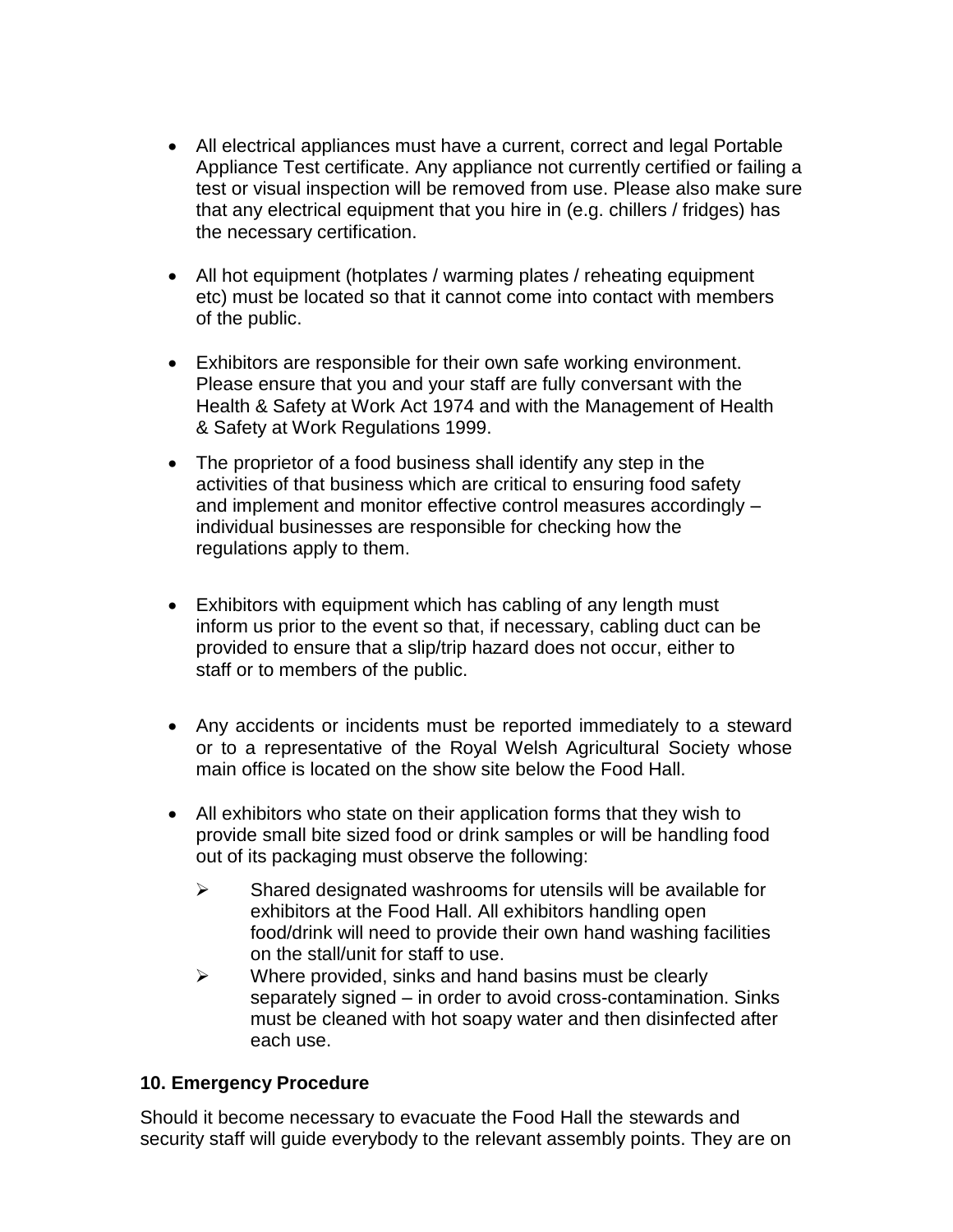the corner by the shearing stand and from the rear by the Fur and Feather pavilion.

# **Exhibitors should follow this advice:**

Before leaving your stall make a quick visual check to establish whether there is anything unusual there or anything you don't recognise as your property.

If you find something do not touch it - remember the details and inform a steward or security person

If your cash receipts can be removed easily from your stall take them with you. If not, secure them and leave.

Ensure all your staff are accounted for.

Do not attempt to remove any of your property unless asked to do so.

Leave the Food Hall as directed by stewards or security

Do not attempt to return unless cleared to do so.

#### **11. Selling and Preparing Food**

The General Food Regulations 2004, the Food Hygiene (Wales) Regulations 2006 and Regulation EC 852/2004 apply to any moveable or temporary food premises.

Each exhibitor must:

- Ensure that food is supplied or sold in a hygienic way
- Identify food safety hazards
- Know what steps are critical for food safety
- Ensure that safety controls are in place, maintained and reviewed

Vehicles used for the delivery of food must be kept clean and in good condition. Vehicles used for transporting high-risk food should be refrigerated. All refrigerated vehicles used should be in good condition, in particular their refrigerated units should be serviced and operate efficiently.

When storing and preparing foods:

- Separate raw and cooked products
- Protect from risk of contamination
- Provide clean, suitable containers
- Store food off the ground (0.45m minimum)
- Pre-wash food before bringing it to site

Each exhibitor will have access to hot and cold washing facilities. It is the responsibility of the exhibitor to provide adequate hand cleansing materials appropriate to the product being sold, and to avoid cross-contamination by using appropriate sinks.